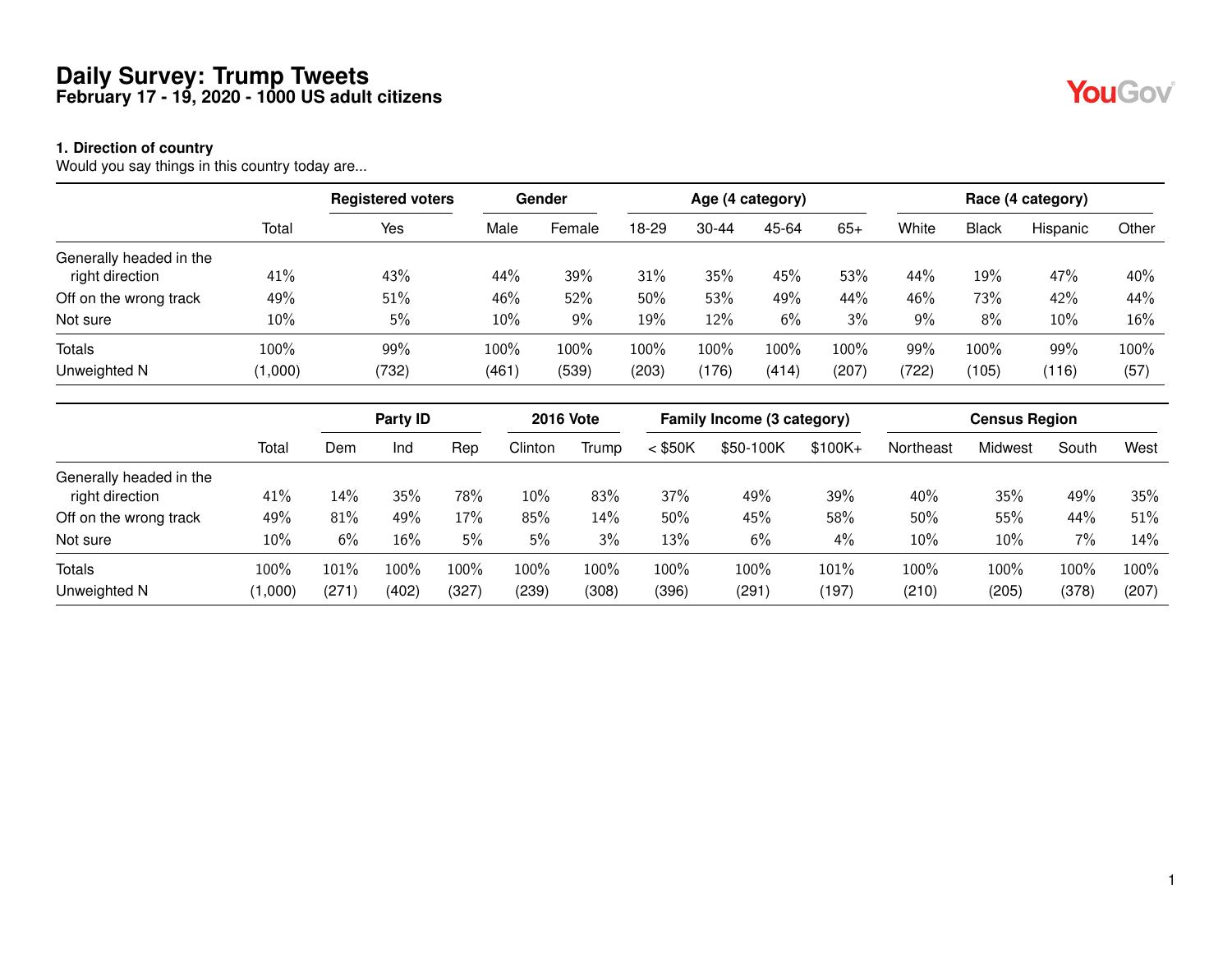# YouGov®

#### **2. President Trump Job Approval**

Do you approve or disapprove of the way Donald Trump is handling his job as President?

|                     |         | <b>Registered voters</b> |       | <b>Gender</b> |        |           | Age (4 category) |       |        |              | Race (4 category) |       |
|---------------------|---------|--------------------------|-------|---------------|--------|-----------|------------------|-------|--------|--------------|-------------------|-------|
|                     | Total   | Yes                      | Male  | Female        | 18-29  | $30 - 44$ | 45-64            | $65+$ | White  | <b>Black</b> | Hispanic          | Other |
| Strongly approve    | 28%     | 32%                      | 31%   | 25%           | $16\%$ | 19%       | 31%              | 44%   | 32%    | 6%           | 26%               | 19%   |
| Somewhat approve    | 16%     | 14%                      | 16%   | 16%           | 17%    | 17%       | 16%              | 13%   | $16\%$ | 16%          | 12%               | 23%   |
| Somewhat disapprove | 9%      | 9%                       | 8%    | 10%           | 12%    | 14%       | 7%               | 4%    | 7%     | 10%          | 13%               | 18%   |
| Strongly disapprove | 40%     | 43%                      | 38%   | 43%           | 42%    | 39%       | 43%              | 37%   | 38%    | 61%          | 39%               | 26%   |
| Not sure            | 7%      | 2%                       | 7%    | 7%            | 13%    | 12%       | 3%               | 2%    | 6%     | 8%           | 9%                | 15%   |
| <b>Totals</b>       | 100%    | 100%                     | 100%  | 101%          | 100%   | 101%      | 100%             | 100%  | 99%    | 101%         | 99%               | 101%  |
| Unweighted N        | (1,000) | (732)                    | (461) | (539)         | (203)  | (176)     | (414)            | (207) | (722)  | (105)        | (116)             | (57)  |

|                     |         |       | Party ID |       | <b>2016 Vote</b> |       |           | Family Income (3 category) |           |           | <b>Census Region</b> |       |       |
|---------------------|---------|-------|----------|-------|------------------|-------|-----------|----------------------------|-----------|-----------|----------------------|-------|-------|
|                     | Total   | Dem   | Ind      | Rep   | Clinton          | Trump | $<$ \$50K | \$50-100K                  | $$100K +$ | Northeast | Midwest              | South | West  |
| Strongly approve    | 28%     | 4%    | 20%      | 62%   | 2%               | 71%   | 25%       | 32%                        | 30%       | 24%       | 28%                  | 32%   | 23%   |
| Somewhat approve    | 16%     | 7%    | 17%      | 24%   | 6%               | 21%   | 15%       | 18%                        | 13%       | 15%       | 16%                  | 18%   | 15%   |
| Somewhat disapprove | 9%      | 8%    | 11%      | 6%    | 8%               | 3%    | 8%        | 9%                         | 14%       | $8\%$     | 5%                   | 12%   | 7%    |
| Strongly disapprove | 40%     | 78%   | 38%      | 6%    | 83%              | 3%    | 41%       | 38%                        | 42%       | 47%       | 41%                  | 33%   | 47%   |
| Not sure            | 7%      | $2\%$ | 14%      | 3%    | $1\%$            | 3%    | 11%       | 4%                         | 0%        | 6%        | 10%                  | 5%    | 9%    |
| Totals              | 100%    | 99%   | $.00\%$  | 101%  | 100%             | 101%  | 100%      | 101%                       | 99%       | 100%      | 100%                 | 100%  | 101%  |
| Unweighted N        | (1,000) | (271) | (402)    | (327) | (239)            | (308) | (396)     | (291)                      | (197)     | (210)     | (205)                | (378) | (207) |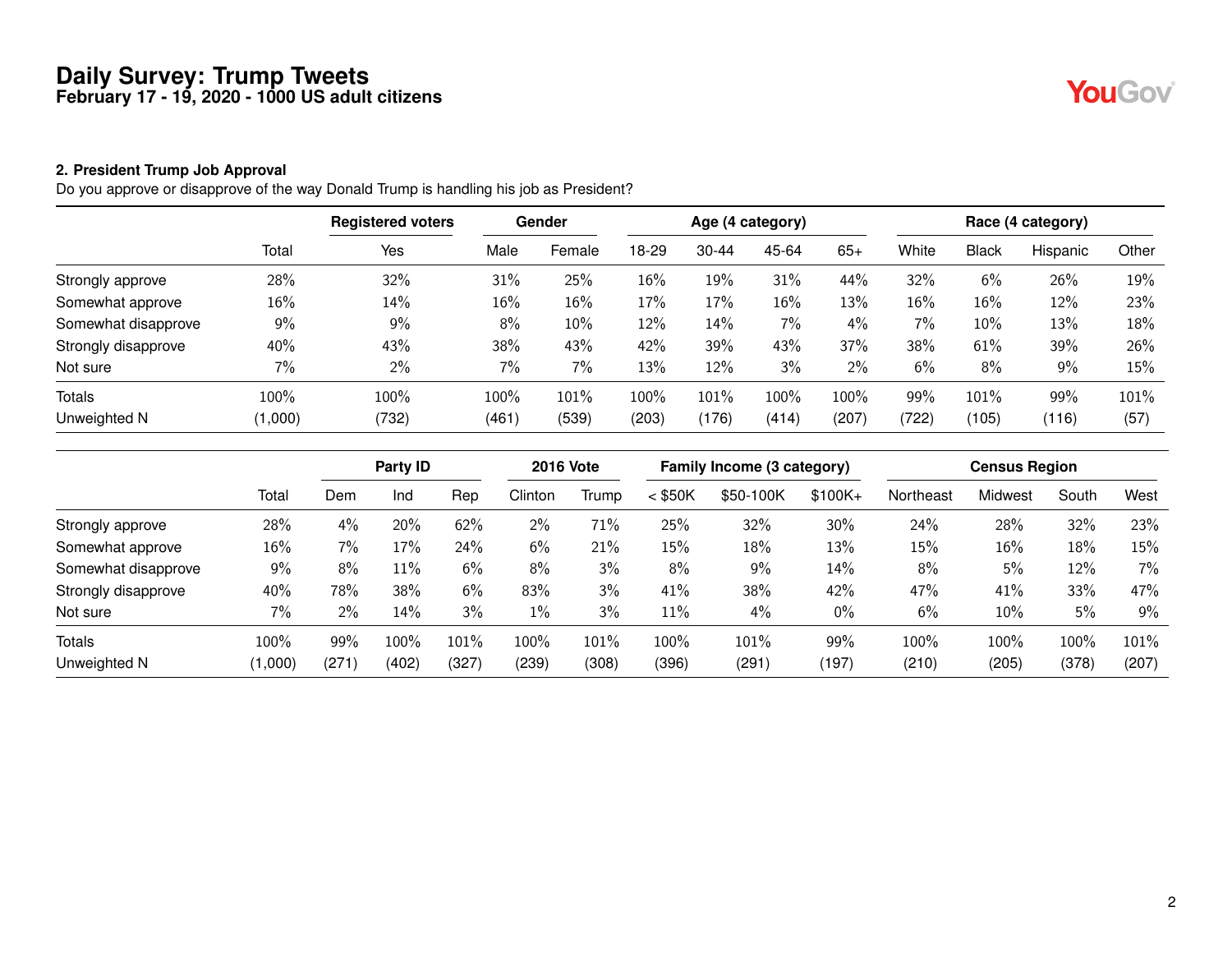#### **3. Degree of Approval**

Would you say you...

*Asked of those who approve of the way Donald Trump is handling his job as President*

|                                                                                                                     |       |        | <b>Registered voters</b> |     | Gender  |                  |                            |       | Age (4 category) |       |           |           |              | Race (4 category)    |        |
|---------------------------------------------------------------------------------------------------------------------|-------|--------|--------------------------|-----|---------|------------------|----------------------------|-------|------------------|-------|-----------|-----------|--------------|----------------------|--------|
|                                                                                                                     | Total |        | Yes                      |     | Male    | Female           | 18-29                      | 30-44 |                  | 45-64 | $65+$     | White     | <b>Black</b> | Hispanic             | Other  |
| Approve of everything the<br>President has done                                                                     | 28%   |        | 29%                      |     | 29%     | 27%              | 27%                        | 24%   |                  | 28%   | 33%       | 30%       | $\ast$       | 31%                  | $\ast$ |
| Approve of most of the<br>things the President<br>has done, but<br>disapprove of a few of<br>the things he has done | 62%   |        | 61%                      |     | 62%     | 63%              | 52%                        | 67%   |                  | 69%   | 57%       | 63%       | $\ast$       | 61%                  | $\ast$ |
| Approve of a lot of things<br>the President has<br>done, but also<br>disapprove of many of                          |       |        |                          |     |         |                  |                            |       |                  |       |           |           |              |                      |        |
| the things he has done                                                                                              | $9\%$ |        | 9%                       |     | 9%      | 10%              | 21%                        | 9%    |                  | 3%    | 10%       | 8%        | $\ast$       | 8%                   | $\ast$ |
| <b>Totals</b>                                                                                                       | 99%   |        | 99%                      |     | 100%    | 100%             | 100%                       | 100%  |                  | 100%  | 100%      | 101%      | $\ast$       | 100%                 | $\ast$ |
| Unweighted N                                                                                                        | (463) |        | (356)                    |     | (239)   | (224)            | (61)                       | (67)  |                  | (208) | (127)     | (372)     | (22)         | (44)                 | (25)   |
|                                                                                                                     |       |        | Party ID                 |     |         | <b>2016 Vote</b> | Family Income (3 category) |       |                  |       |           |           |              | <b>Census Region</b> |        |
|                                                                                                                     | Total | Dem    | Ind                      | Rep | Clinton | Trump            | $<$ \$50K                  |       | \$50-100K        |       | $$100K +$ | Northeast | Midwest      | South                | West   |
| Approve of everything the<br>President has done                                                                     | 28%   | $\ast$ | 18%                      | 36% | $\ast$  | 33%              | 32%                        |       | 25%              |       | 29%       | 31%       | 30%          | 30%                  | 21%    |
| Approve of most of the<br>things the President<br>has done, but<br>disapprove of a few of                           |       |        |                          |     |         |                  |                            |       |                  |       |           |           |              |                      |        |
| the things he has done                                                                                              | 62%   | $\ast$ | 72%                      | 56% | $\ast$  | 61%              | 60%                        |       | 67%              |       | 58%       | 59%       | 61%          | 61%                  | 72%    |
|                                                                                                                     |       |        |                          |     |         |                  | continued on the next page |       |                  |       |           |           |              |                      |        |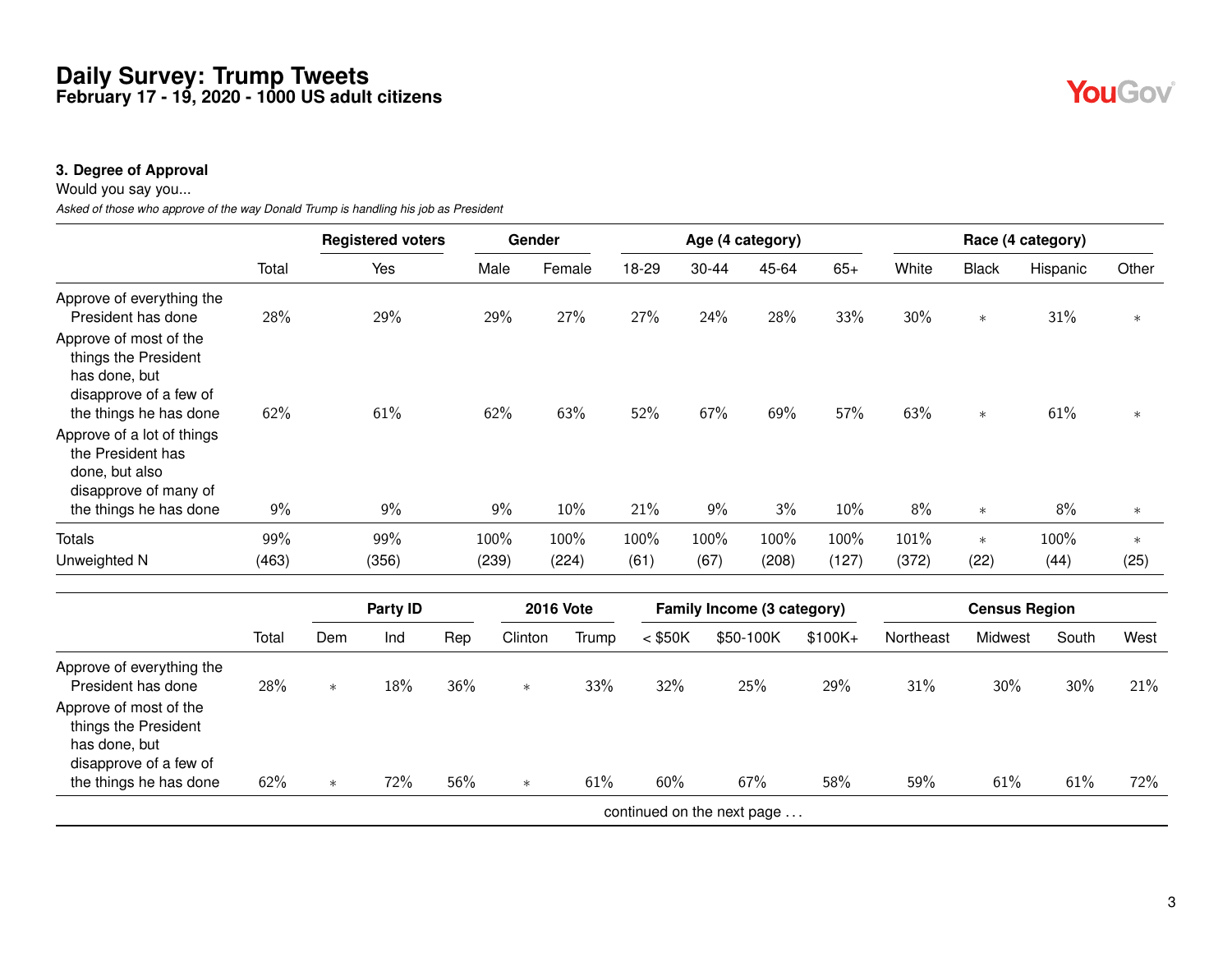| <b>Service Service</b> |  |
|------------------------|--|
|                        |  |

|                                                                                                                      |       | continued from previous page |          |       |         |                  |           |                            |          |           |                      |       |      |  |
|----------------------------------------------------------------------------------------------------------------------|-------|------------------------------|----------|-------|---------|------------------|-----------|----------------------------|----------|-----------|----------------------|-------|------|--|
|                                                                                                                      |       |                              | Party ID |       |         | <b>2016 Vote</b> |           | Family Income (3 category) |          |           | <b>Census Region</b> |       |      |  |
|                                                                                                                      | Total | Dem                          | Ind      | Rep   | Clinton | Trump            | $<$ \$50K | \$50-100K                  | $$100K+$ | Northeast | Midwest              | South | West |  |
| Approve of a lot of things<br>the President has<br>done, but also<br>disapprove of many of<br>the things he has done | 9%    | $\ast$                       | $10\%$   | 8%    | $\ast$  | 6%               | 8%        | 8%                         | 13%      | 10%       | 10%                  | 9%    | 7%   |  |
| Totals                                                                                                               | 99%   | $\ast$                       | $100\%$  | 100%  | $\ast$  | 100%             | 100%      | 100%                       | 100%     | 100%      | 101%                 | 100%  | 100% |  |
| Unweighted N                                                                                                         | (463) | (24)                         | (156)    | (283) | (15)    | (285)            | (163)     | (153)                      | (93)     | (88)      | (93)                 | (195) | (87) |  |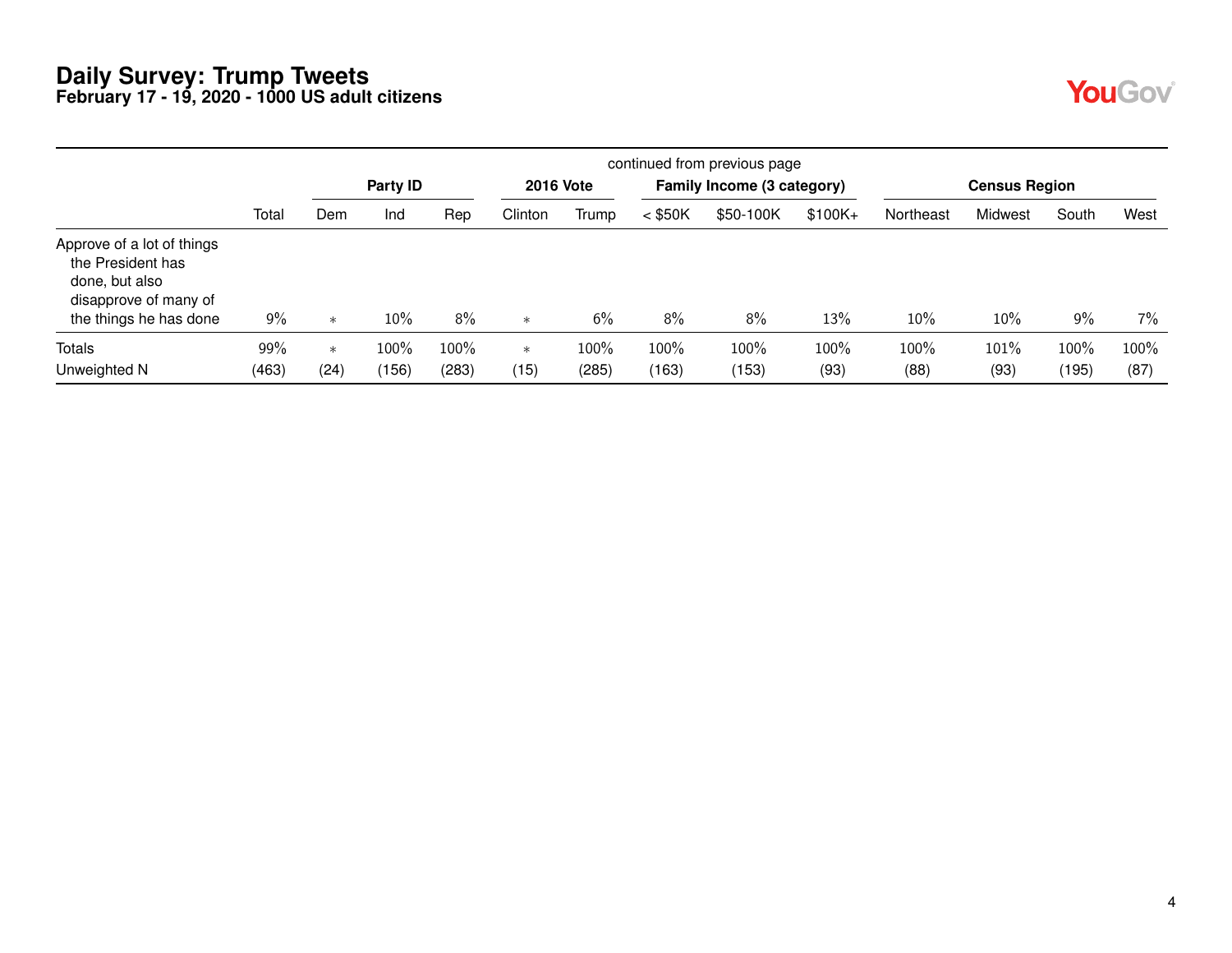#### **4. Degree of Disapproval**

Would you say you...

*Asked of those who disapprove of the way Donald Trump is handling his job as President*

|                                                                                                                     |       |     | <b>Registered voters</b> |       |         | Gender           |           |       | Age (4 category)           |           |           |                      | Race (4 category) |        |
|---------------------------------------------------------------------------------------------------------------------|-------|-----|--------------------------|-------|---------|------------------|-----------|-------|----------------------------|-----------|-----------|----------------------|-------------------|--------|
|                                                                                                                     | Total |     | Yes                      |       | Male    | Female           | 18-29     | 30-44 | 45-64                      | $65+$     | White     | <b>Black</b>         | Hispanic          | Other  |
| Disapprove of everything<br>the President has done                                                                  | 51%   |     | 51%                      |       | 48%     | 53%              | 51%       | 45%   | 55%                        | 52%       | 49%       | 56%                  | 54%               | $\ast$ |
| Disapprove of most of the<br>things the President<br>has done, but approve<br>of a few of the things<br>he has done | 42%   |     | 43%                      |       | 45%     | 39%              | 40%       | 46%   | 40%                        | 41%       | 42%       | 43%                  | 37%               | $\ast$ |
| Disapprove of a lot of<br>things the President<br>has done, but also<br>approve of many of the                      |       |     |                          |       |         |                  |           |       |                            |           |           |                      |                   |        |
| things he has done                                                                                                  | $7\%$ |     | 6%                       |       | 6%      | 8%               | 9%        | $9\%$ | 5%                         | 6%        | $8\%$     | $1\%$                | 9%                | $\ast$ |
| <b>Totals</b>                                                                                                       | 100%  |     | 100%                     |       | 99%     | 100%             | 100%      | 100%  | 100%                       | 99%       | 99%       | 100%                 | 100%              | $\ast$ |
| Unweighted N                                                                                                        | (476) |     | (353)                    |       | (199)   | (277)            | (118)     | (91)  | (192)                      | (75)      | (316)     | (74)                 | (64)              | (22)   |
|                                                                                                                     |       |     | Party ID                 |       |         | <b>2016 Vote</b> |           |       | Family Income (3 category) |           |           | <b>Census Region</b> |                   |        |
|                                                                                                                     | Total | Dem | Ind                      | Rep   | Clinton | Trump            | $<$ \$50K |       | \$50-100K                  | $$100K +$ | Northeast | Midwest              | South             | West   |
| Disapprove of everything<br>the President has done                                                                  | 51%   | 62% | 45%                      | $0\%$ | 58%     | $\ast$           | 55%       |       | 46%                        | 45%       | 57%       | 55%                  | 43%               | 53%    |
| Disapprove of most of the<br>things the President<br>has done, but approve<br>of a few of the things                |       |     |                          |       |         |                  |           |       |                            |           |           |                      |                   |        |
| he has done                                                                                                         | 42%   | 35% | 48%                      | 54%   | 39%     | $\ast$           | 36%       |       | 47%                        | 50%       | 34%       | 40%                  | 50%               | 39%    |

continued on the next page . . .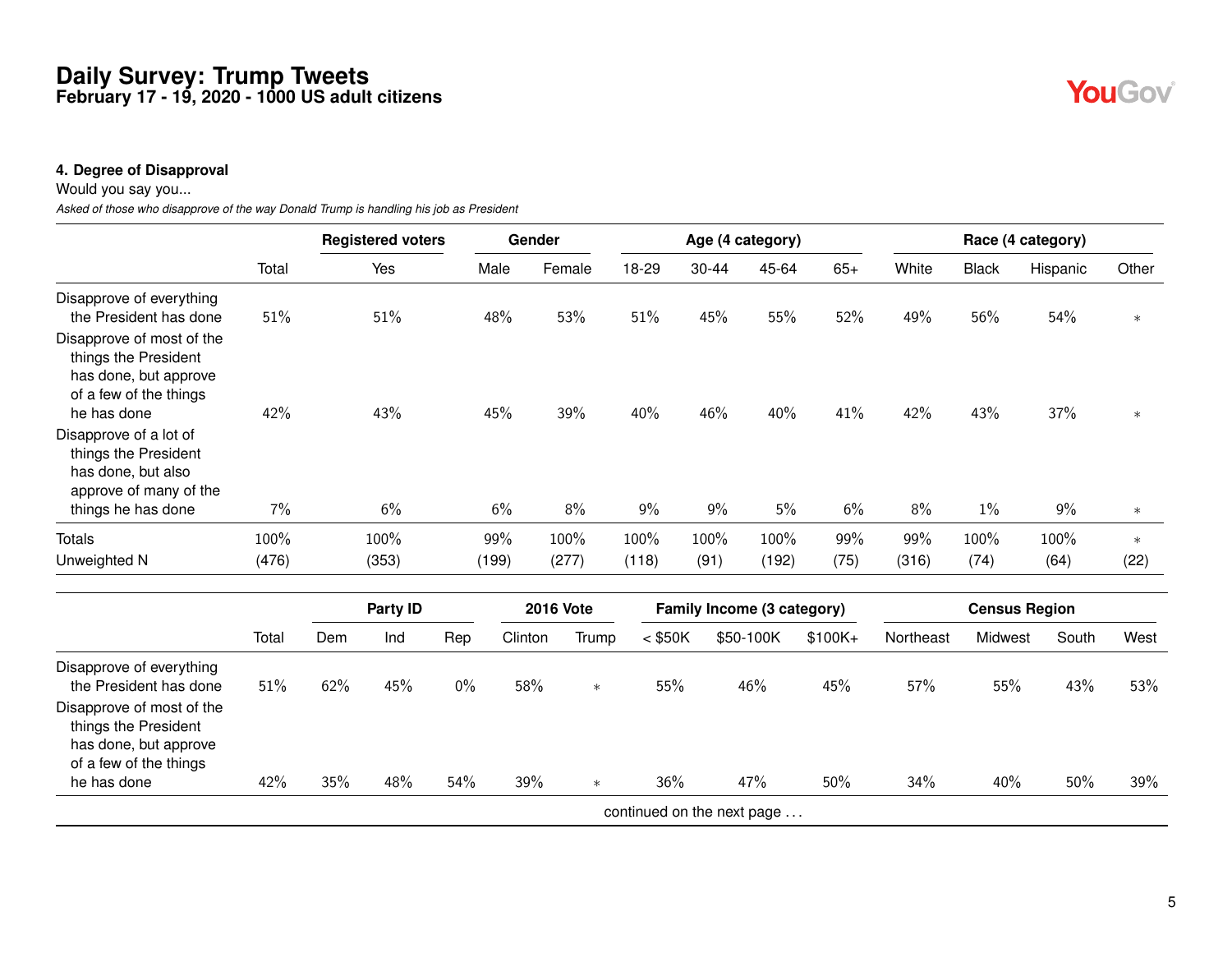|--|--|

|                                                                                                                      |       | continued from previous page |          |      |         |                  |           |                            |           |           |                      |       |       |  |
|----------------------------------------------------------------------------------------------------------------------|-------|------------------------------|----------|------|---------|------------------|-----------|----------------------------|-----------|-----------|----------------------|-------|-------|--|
|                                                                                                                      |       |                              | Party ID |      |         | <b>2016 Vote</b> |           | Family Income (3 category) |           |           | <b>Census Region</b> |       |       |  |
|                                                                                                                      | Total | Dem                          | Ind      | Rep  | Clinton | Trump            | $<$ \$50K | \$50-100K                  | $$100K +$ | Northeast | Midwest              | South | West  |  |
| Disapprove of a lot of<br>things the President<br>has done, but also<br>approve of many of the<br>things he has done | 7%    | 3%                           | 6%       | 46%  | 3%      | $\ast$           | $9\%$     | $7\%$                      | 5%        | 9%        | 5%                   | 7%    | $7\%$ |  |
| <b>Totals</b>                                                                                                        | 100%  | 100%                         | 99%      | 100% | 100%    | $\ast$           | 100%      | 100%                       | 100%      | 100%      | 100%                 | 100%  | 99%   |  |
| Unweighted N                                                                                                         | (476) | (239)                        | (201)    | (36) | (220)   | (18)             | (196)     | (129)                      | (99)      | (110)     | (99)                 | (163) | (104) |  |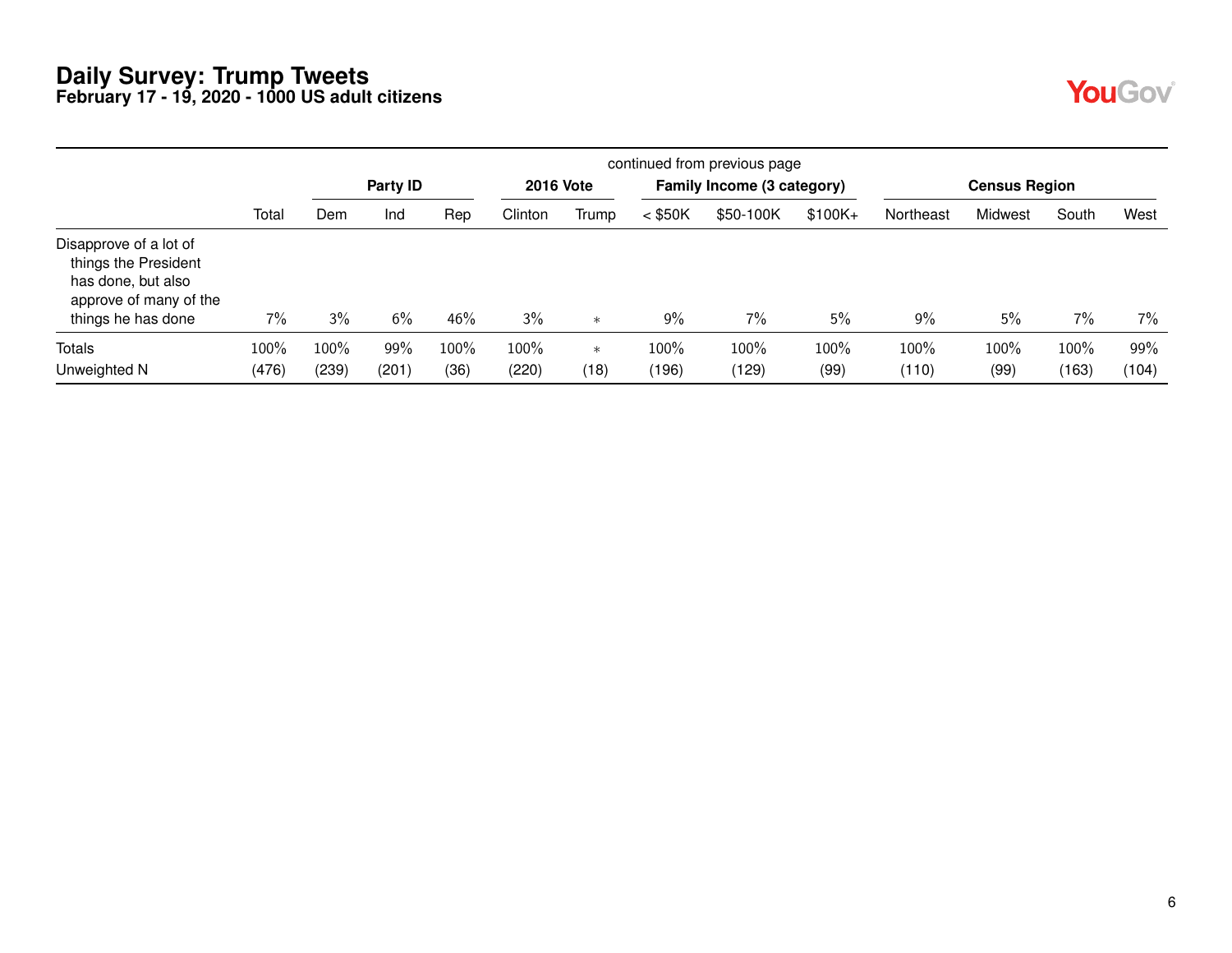YouGov®

#### **5A. Trump Tweets February 17, 2020 — (Trump campaign ad) https://t.co/MQWM6Y9c4D**

Here are some comments Donald Trump made on Monday, February 17, 2020. Please rate them.

|               |       | <b>Registered voters</b> |         | Gender |        |           | Age (4 category) |       |       |       | Race (4 category) |       |
|---------------|-------|--------------------------|---------|--------|--------|-----------|------------------|-------|-------|-------|-------------------|-------|
|               | Total | Yes                      | Male    | Female | $8-29$ | $30 - 44$ | 45-64            | $65+$ | White | Black | Hispanic          | Other |
| Great         | 30%   | 35%                      | 31%     | 28%    | 17%    | 27%       | 32%              | 41%   | 33%   | 11%   | 33%               | 21%   |
| Good          | 9%    | 9%                       | 11%     | 8%     | $9\%$  | 8%        | 11%              | 9%    | 10%   | 9%    | 6%                | 7%    |
| OK            | 28%   | 20%                      | 27%     | 29%    | 37%    | 32%       | 23%              | 21%   | 29%   | 26%   | 21%               | 33%   |
| <b>Bad</b>    | 11%   | 12%                      | 10%     | 12%    | 12%    | 12%       | 9%               | 11%   | 8%    | 22%   | 11%               | 20%   |
| Terrible      | 23%   | 23%                      | 22%     | 23%    | 25%    | 22%       | 25%              | 17%   | 20%   | 32%   | 29%               | 19%   |
| <b>Totals</b> | 101%  | 99%                      | $101\%$ | 100%   | 100%   | 101%      | 100%             | 99%   | 100%  | 100%  | 100%              | 100%  |
| Unweighted N  | (974) | (715)                    | (452)   | (522)  | (194)  | (172)     | (408)            | (200) | (705) | (101) | (114)             | (54)  |

|              |       | Party ID |       |       | <b>2016 Vote</b> |       |           | Family Income (3 category) |           |           | <b>Census Region</b> |        |       |
|--------------|-------|----------|-------|-------|------------------|-------|-----------|----------------------------|-----------|-----------|----------------------|--------|-------|
|              | Total | Dem      | Ind   | Rep   | Clinton          | Trump | $<$ \$50K | \$50-100K                  | $$100K +$ | Northeast | Midwest              | South  | West  |
| Great        | 30%   | 6%       | 22%   | 63%   | $4\%$            | 74%   | 25%       | 33%                        | 36%       | 21%       | 32%                  | 38%    | 21%   |
| Good         | 9%    | 3%       | 8%    | 17%   | $2\%$            | 15%   | 8%        | 12%                        | 7%        | 12%       | 6%                   | 8%     | 12%   |
| OK           | 28%   | 25%      | 36%   | 18%   | 25%              | 10%   | 33%       | 22%                        | 26%       | 27%       | 30%                  | 27%    | 26%   |
| <b>Bad</b>   | 11%   | 20%      | 11%   | $1\%$ | 23%              | $1\%$ | $10\%$    | 15%                        | 7%        | 14%       | 11%                  | $10\%$ | 10%   |
| Terrible     | 23%   | 45%      | 22%   | $1\%$ | 46%              | 1%    | 23%       | 18%                        | 23%       | 26%       | 20%                  | $17\%$ | 31%   |
| Totals       | 101%  | 99%      | 99%   | 100%  | 100%             | 101%  | 99%       | 100%                       | 99%       | 100%      | 99%                  | 100%   | 100%  |
| Unweighted N | (974) | (265)    | (387) | (322) | (232)            | (303) | (383)     | (290)                      | (190)     | (207)     | (197)                | (368)  | (202) |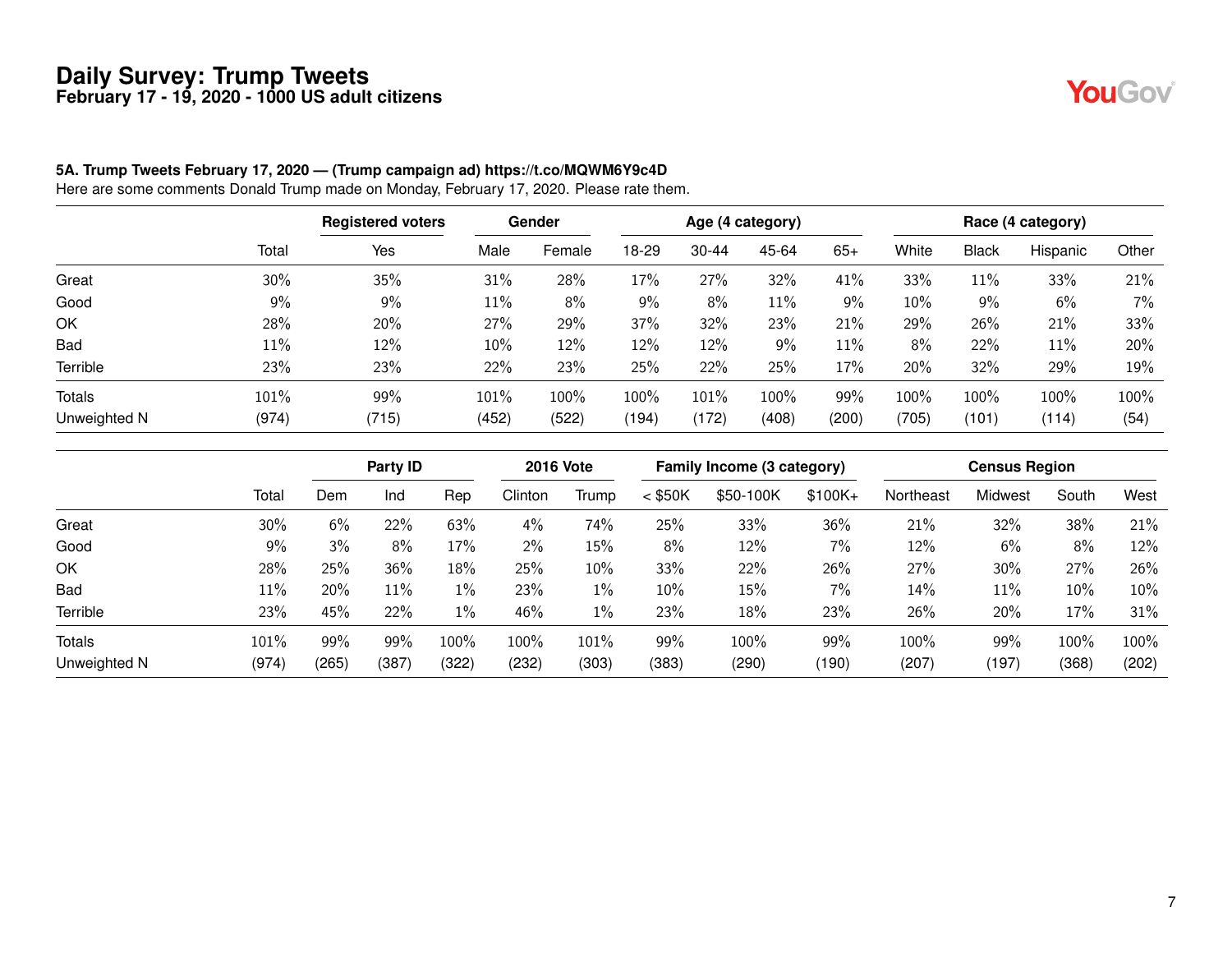

#### **5B. Trump Tweets February 17, 2020 — Completion of the Daytona 500 on Fox Network now. Enjoy!**

Here are some comments Donald Trump made on Monday, February 17, 2020. Please rate them.

|               |       | <b>Registered voters</b> |       | <b>Gender</b> |       |           | Age (4 category) |       |        |              | Race (4 category) |       |
|---------------|-------|--------------------------|-------|---------------|-------|-----------|------------------|-------|--------|--------------|-------------------|-------|
|               | Total | Yes                      | Male  | Female        | 18-29 | $30 - 44$ | 45-64            | $65+$ | White  | <b>Black</b> | Hispanic          | Other |
| Great         | 23%   | 27%                      | 24%   | 21%           | 11%   | 18%       | 26%              | 34%   | 26%    | 5%           | 21%               | 17%   |
| Good          | 15%   | $16\%$                   | 13%   | 16%           | 13%   | 17%       | 12%              | 17%   | 15%    | 14%          | 14%               | 13%   |
| OK            | 36%   | 30%                      | 35%   | 36%           | 48%   | 38%       | 33%              | 24%   | 36%    | 36%          | 32%               | 36%   |
| <b>Bad</b>    | 9%    | 10%                      | 10%   | 8%            | 8%    | 9%        | 9%               | 10%   | 7%     | 15%          | 11%               | 17%   |
| Terrible      | 19%   | 18%                      | 18%   | 19%           | 19%   | 19%       | 20%              | 15%   | $16\%$ | 31%          | 23%               | 18%   |
| <b>Totals</b> | 102%  | 101%                     | 100%  | 100%          | 99%   | 101%      | 100%             | 100%  | 100%   | 101%         | 101%              | 101%  |
| Unweighted N  | (970) | (711)                    | (447) | (523)         | (196) | (170)     | (407)            | (197) | (704)  | (99)         | (112)             | (55)  |

|               |       | Party ID |       |       | <b>2016 Vote</b> |       | Family Income (3 category) |           |           | <b>Census Region</b> |         |       |       |
|---------------|-------|----------|-------|-------|------------------|-------|----------------------------|-----------|-----------|----------------------|---------|-------|-------|
|               | Total | Dem      | Ind   | Rep   | Clinton          | Trump | $<$ \$50K                  | \$50-100K | $$100K +$ | Northeast            | Midwest | South | West  |
| Great         | 23%   | 3%       | 16%   | 51%   | 2%               | 57%   | 19%                        | 25%       | 25%       | 16%                  | 24%     | 29%   | 16%   |
| Good          | 15%   | 7%       | 15%   | 22%   | 6%               | 25%   | 12%                        | 18%       | 16%       | 13%                  | 11%     | 17%   | 15%   |
| OK            | 36%   | 40%      | 41%   | 24%   | 39%              | 16%   | 41%                        | 36%       | 28%       | 39%                  | 41%     | 28%   | 39%   |
| Bad           | $9\%$ | 15%      | 8%    | 3%    | 18%              | $1\%$ | 7%                         | 9%        | 11%       | 10%                  | 8%      | 8%    | 8%    |
| Terrible      | 19%   | 35%      | 20%   | 0%    | 36%              | 0%    | 21%                        | 12%       | 20%       | 22%                  | 16%     | 17%   | 21%   |
| <b>Totals</b> | 102%  | 100%     | 100%  | 100%  | 101%             | 99%   | 100%                       | 100%      | 100%      | 100%                 | 100%    | 99%   | 99%   |
| Unweighted N  | (970) | (265)    | (384) | (321) | (232)            | (300) | (380)                      | (291)     | (190)     | (207)                | (198)   | (364) | (201) |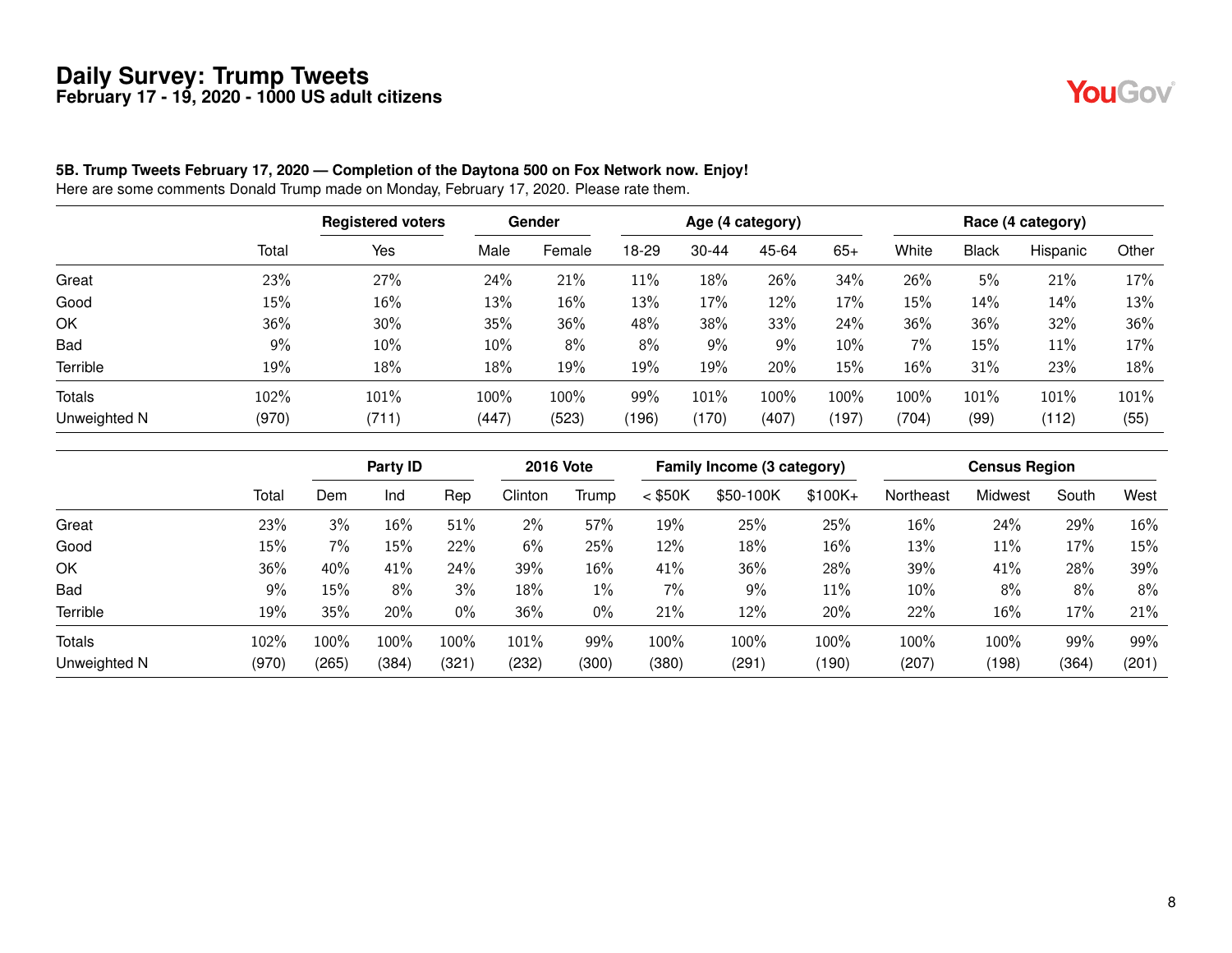**5C. Trump Tweets February 17, 2020 — 'They tried to Impeach the President eight times before this last Impeachment trial that we went through. In Arizona, people are tired of their obstruction, their investigations, and their Impeachments. They want them to get to work.' @SenMcSallyAZ @foxandfriends Thanks Martha**

Registered voters **Gender Gender** Age (4 category) **Race (4 category)** Race (4 category) Total Yes Male Female 18-29 30-44 45-64 65+ White Black Hispanic Other Great 26% 31% 29% 23% 13% 17% 31% 41% 31% 4% 24% 19% Good 10% 10% 12% 9% 10% 9% 11% 12% 12% 7% 6% 13% OK 18% 11% 17% 19% 25% 22% 15% 12% 18% 19% 16% 22% Bad 16% 16% 14% 18% 22% 18% 14% 11% 13% 27% 21% 26% Terrible 30% 31% 28% 31% 31% 33% 29% 24% 27% 42% 33% 21% Totals 100% 99% 100% 100% 101% 99% 100% 100% 101% 99% 100% 101% Unweighted N (977) (714) (453) (524) (193) (173) (409) (202) (707) (101) (114) (55)

| iC. Trump Tweets February 17, 2020 — 'They tried to Impeach the President eight times before this last Impeachment trial that we went through. |  |
|------------------------------------------------------------------------------------------------------------------------------------------------|--|
| n Arizona, people are tired of their obstruction, their investigations, and their Impeachments. They want them to get to work.' @SenMcSallyAZ  |  |
| $\widehat{\bm{w}}$ foxandfriends Thanks Martha                                                                                                 |  |

Party ID 2016 Vote Family Income (3 category) Census Region Total Dem Ind Rep Clinton Trump < \$50K \$50-100K \$100K+ Northeast Midwest South West Great 26% 2% 19% 60% 2% 67% 23% 28% 29% 18% 27% 32% 22% Good 10% 3% 9% 19% 2% 20% 7% 13% 11% 13% 10% 9% 10% OK 18% 12% 25% 15% 9% 8% 26% 13% 10% 19% 18% 20% 13% Bad 16% 25% 19% 4% 25% 4% 18% 17% 19% 15% 15% 16% 18% Terrible 30% 59% 28% 2% 63% 1% 26% 29% 31% 35% 30% 22% 36% Totals 100% 101% 100% 100% 101% 100% 100% 100% 100% 100% 100% 99% 99% Unweighted N (977) (266) (389) (322) (234) (303) (385) (287) (193) (207) (199) (370) (201)

Here are some comments Donald Trump made on Monday, February 17, 2020. Please rate them.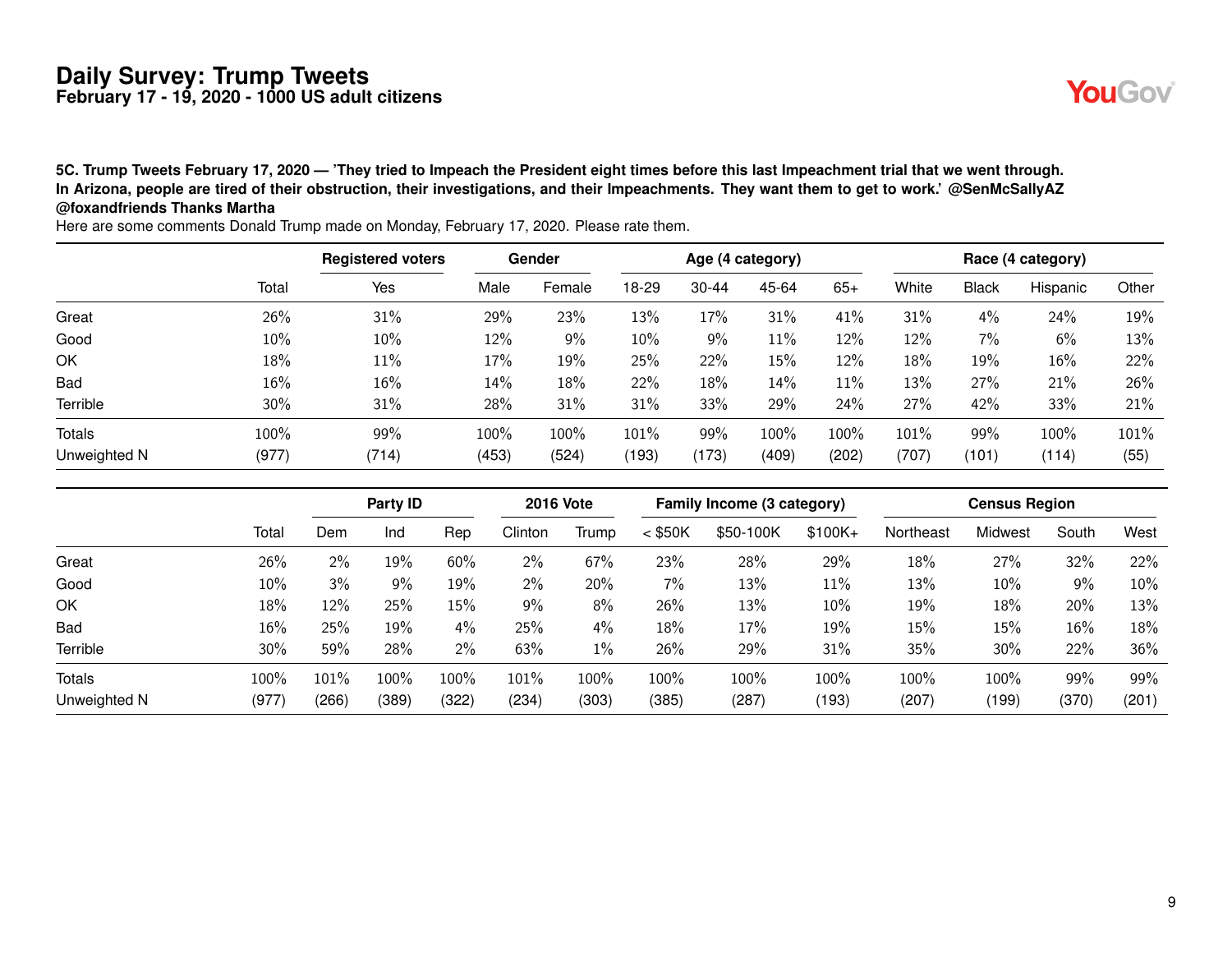#### **5D. Trump Tweets February 17, 2020 — HAPPY PRESIDENT'S DAY!**

Here are some comments Donald Trump made on Monday, February 17, 2020. Please rate them.

|              |       | <b>Registered voters</b> |       | <b>Gender</b> |       |           | Age (4 category) |       |       |              | Race (4 category) |       |
|--------------|-------|--------------------------|-------|---------------|-------|-----------|------------------|-------|-------|--------------|-------------------|-------|
|              | Total | Yes                      | Male  | Female        | 18-29 | $30 - 44$ | 45-64            | $65+$ | White | <b>Black</b> | Hispanic          | Other |
| Great        | 29%   | 34%                      | 29%   | 29%           | 16%   | 27%       | 33%              | 38%   | 33%   | 13%          | 28%               | 17%   |
| Good         | 14%   | 15%                      | 14%   | 13%           | 17%   | 14%       | 10%              | 17%   | 14%   | 16%          | 11%               | 12%   |
| OK           | 35%   | 30%                      | 34%   | 35%           | 44%   | 38%       | 33%              | 24%   | 34%   | 36%          | 32%               | 41%   |
| <b>Bad</b>   | 6%    | 7%                       | 6%    | 7%            | 7%    | 5%        | 6%               | 8%    | 4%    | 10%          | 10%               | 15%   |
| Terrible     | 16%   | 15%                      | 17%   | 15%           | 17%   | 16%       | 17%              | 13%   | 14%   | 25%          | 19%               | 14%   |
| Totals       | 100%  | 101%                     | 100%  | 99%           | 101%  | 100%      | 99%              | 100%  | 99%   | 100%         | 100%              | 99%   |
| Unweighted N | (967) | (708)                    | (446) | (521)         | (194) | (173)     | (407)            | (193) | (700) | (99)         | (112)             | (56)  |

|               |       | Party ID |       |       | <b>2016 Vote</b> |       | Family Income (3 category) |           |           | <b>Census Region</b> |         |       |        |
|---------------|-------|----------|-------|-------|------------------|-------|----------------------------|-----------|-----------|----------------------|---------|-------|--------|
|               | Total | Dem      | Ind   | Rep   | Clinton          | Trump | $<$ \$50K                  | \$50-100K | $$100K +$ | Northeast            | Midwest | South | West   |
| Great         | 29%   | 6%       | 22%   | 62%   | 4%               | 70%   | 26%                        | 32%       | 31%       | 22%                  | 29%     | 37%   | 23%    |
| Good          | 14%   | 10%      | 15%   | 16%   | 11%              | 17%   | $10\%$                     | 16%       | 16%       | 14%                  | 10%     | 14%   | $16\%$ |
| OK            | 35%   | 45%      | 38%   | 21%   | 44%              | 12%   | 40%                        | 35%       | 29%       | 37%                  | 40%     | 31%   | 35%    |
| Bad           | 6%    | 10%      | 8%    | 1%    | 11%              | $1\%$ | 8%                         | 5%        | 7%        | 8%                   | 8%      | 5%    | 5%     |
| Terrible      | 16%   | 29%      | 18%   | 1%    | 30%              | 0%    | $16\%$                     | 12%       | 17%       | 20%                  | 14%     | 12%   | 21%    |
| <b>Totals</b> | 100%  | 100%     | 101%  | 101%  | 100%             | 100%  | 100%                       | 100%      | 100%      | 101%                 | 101%    | 99%   | 100%   |
| Unweighted N  | (967) | (261)    | (388) | (318) | (231)            | (299) | (380)                      | (285)     | (190)     | (207)                | (199)   | (361) | (200)  |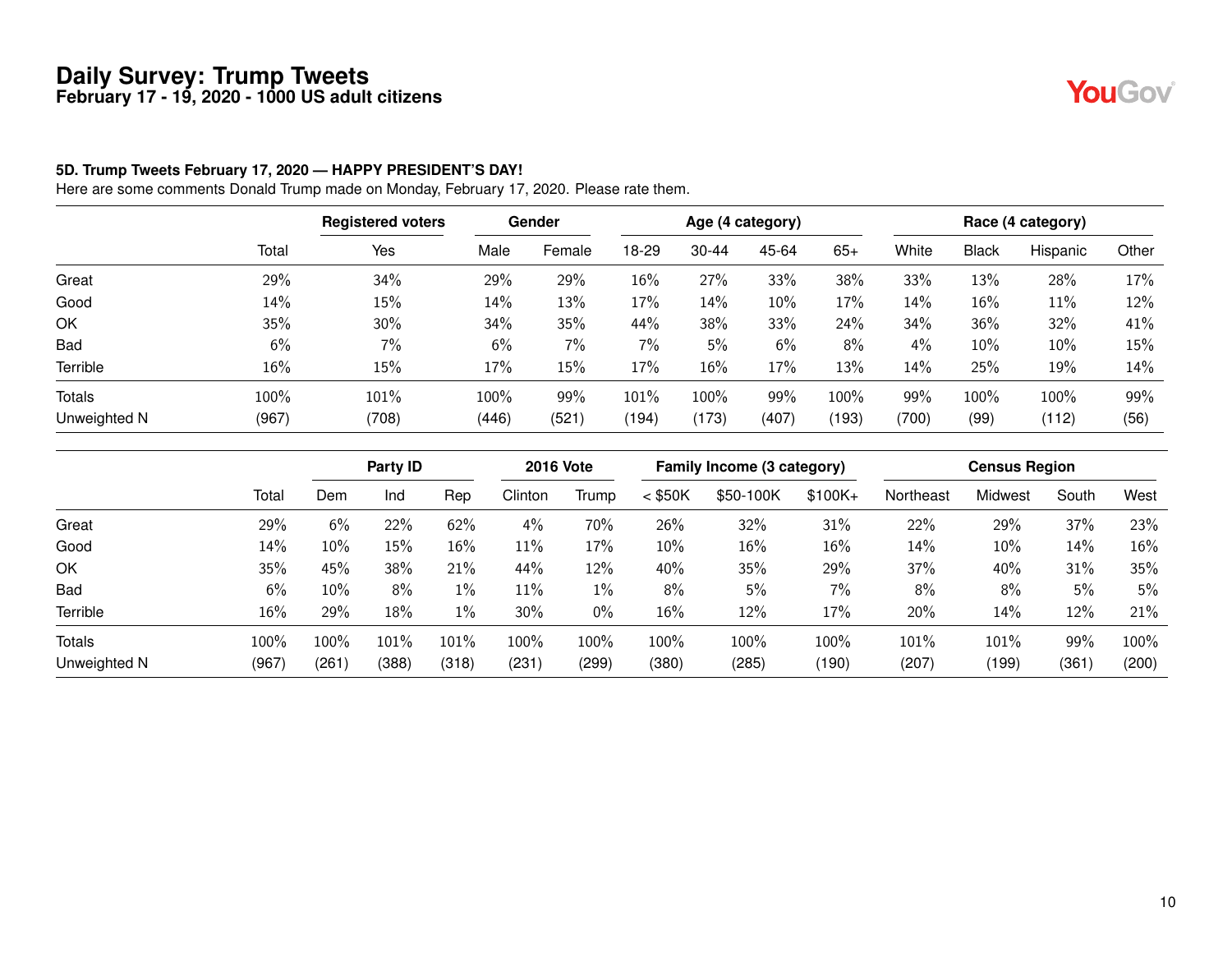#### **5E. Trump Tweets February 17, 2020 — DAYTONA500 https://t.co/fT8L0EZqXh**

Here are some comments Donald Trump made on Monday, February 17, 2020. Please rate them.

|              |       | <b>Registered voters</b> |       | <b>Gender</b> |       |           | Age (4 category) |       |       |              | Race (4 category) |       |
|--------------|-------|--------------------------|-------|---------------|-------|-----------|------------------|-------|-------|--------------|-------------------|-------|
|              | Total | Yes                      | Male  | Female        | 18-29 | $30 - 44$ | 45-64            | $65+$ | White | <b>Black</b> | Hispanic          | Other |
| Great        | 27%   | 32%                      | 28%   | 26%           | 13%   | 20%       | 33%              | 40%   | 32%   | 8%           | 22%               | 16%   |
| Good         | 11%   | 11%                      | 10%   | 11%           | 11%   | 13%       | $9\%$            | 11%   | 11%   | 9%           | 9%                | 10%   |
| OK           | 32%   | 26%                      | 32%   | 32%           | 47%   | 36%       | 26%              | 22%   | 31%   | 37%          | 29%               | 36%   |
| <b>Bad</b>   | 11%   | 11%                      | 10%   | 11%           | 12%   | 11%       | 10%              | 11%   | 8%    | 18%          | 14%               | 22%   |
| Terrible     | 20%   | 20%                      | 19%   | 20%           | 17%   | 20%       | 22%              | 17%   | 17%   | 28%          | 26%               | 16%   |
| Totals       | 101%  | 100%                     | 99%   | 100%          | 100%  | 100%      | 100%             | 101%  | 99%   | 100%         | 100%              | 100%  |
| Unweighted N | (974) | (713)                    | (447) | (527)         | (197) | (173)     | (406)            | (198) | (703) | (103)        | (114)             | (54)  |

|               |       | Party ID |       | <b>2016 Vote</b> |         | Family Income (3 category) |           |           | <b>Census Region</b> |           |         |       |       |
|---------------|-------|----------|-------|------------------|---------|----------------------------|-----------|-----------|----------------------|-----------|---------|-------|-------|
|               | Total | Dem      | Ind   | Rep              | Clinton | Trump                      | $<$ \$50K | \$50-100K | $$100K +$            | Northeast | Midwest | South | West  |
| Great         | 27%   | 4%       | 21%   | 59%              | 3%      | 70%                        | 23%       | 30%       | 34%                  | 21%       | 29%     | 34%   | 19%   |
| Good          | 11%   | 5%       | 10%   | 17%              | 6%      | 15%                        | 9%        | 14%       | 7%                   | 8%        | 11%     | 10%   | 15%   |
| OK            | 32%   | 37%      | 38%   | 19%              | 34%     | 13%                        | 38%       | 29%       | 28%                  | 35%       | 33%     | 30%   | 32%   |
| Bad           | 11%   | 17%      | 11%   | 3%               | 19%     | $1\%$                      | $10\%$    | 12%       | 11%                  | 13%       | 11%     | 9%    | 11%   |
| Terrible      | 20%   | 37%      | 20%   | 2%               | 38%     | 2%                         | 21%       | 15%       | 20%                  | 24%       | 16%     | 17%   | 23%   |
| <b>Totals</b> | 101%  | 100%     | 100%  | 100%             | 100%    | 101%                       | 101%      | 100%      | 100%                 | 101%      | 100%    | 100%  | 100%  |
| Unweighted N  | (974) | (267)    | (387) | (320)            | (234)   | (299)                      | (383)     | (289)     | (189)                | (207)     | (197)   | (367) | (203) |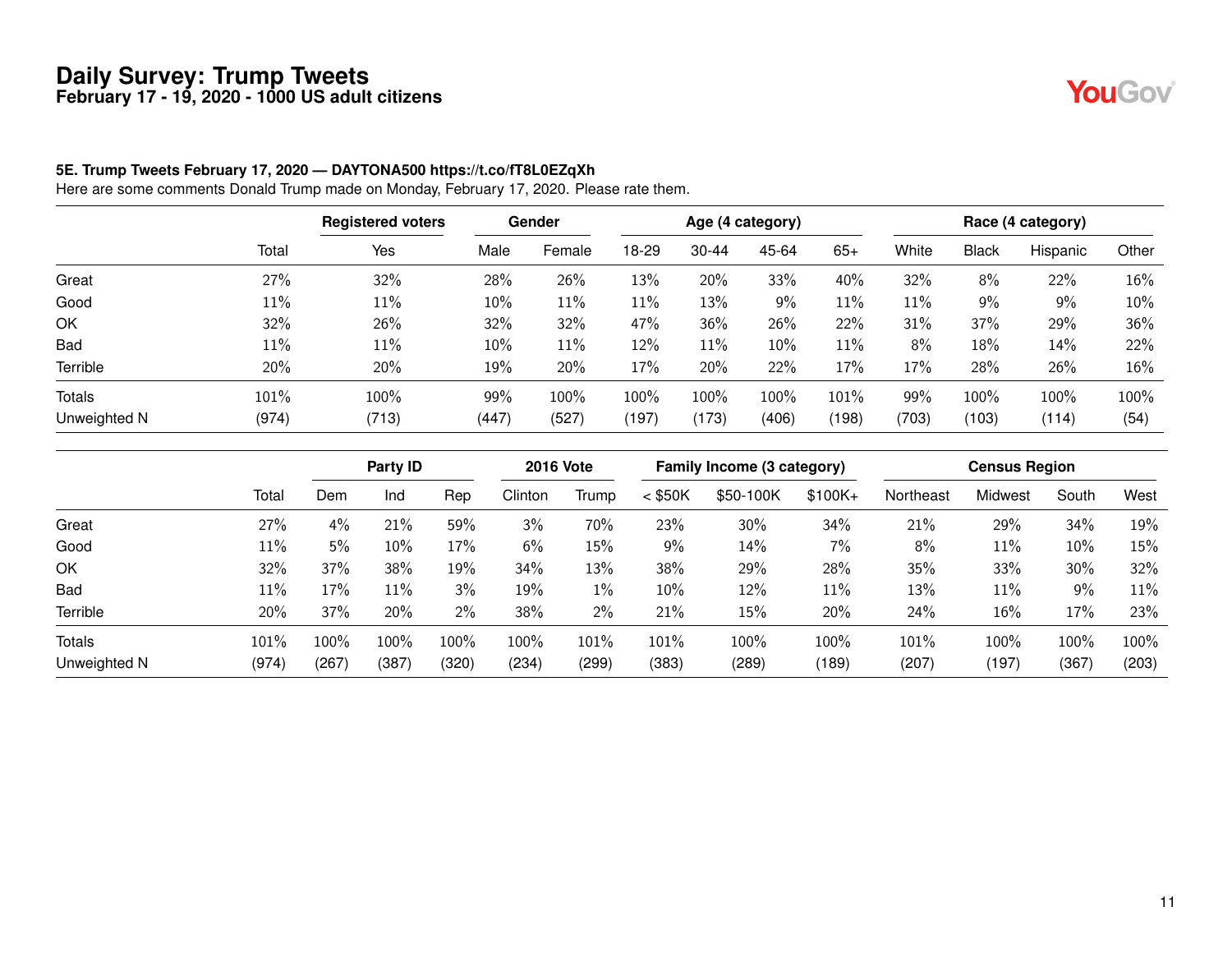#### **6. Tweeting Appropriate**

Do you think the way Donald Trump uses Twitter is appropriate or inappropriate for the President of the United States?

|               |       | <b>Registered voters</b> | Gender |        | Age (4 category) |           |        |       |       |              | Race (4 category) |       |
|---------------|-------|--------------------------|--------|--------|------------------|-----------|--------|-------|-------|--------------|-------------------|-------|
|               | Total | Yes                      | Male   | Female | 18-29            | $30 - 44$ | 45-64  | $65+$ | White | <b>Black</b> | Hispanic          | Other |
| Appropriate   | 29%   | 33%                      | 33%    | 26%    | 21%              | 27%       | $30\%$ | 38%   | 33%   | 12%          | 31%               | 22%   |
| Inappropriate | 53%   | 53%                      | 50%    | 57%    | 58%              | 52%       | 56%    | 46%   | 51%   | 71%          | 49%               | 56%   |
| Not sure      | 17%   | 13%                      | 17%    | 17%    | 21%              | 21%       | 13%    | 15%   | 16%   | 17%          | 20%               | 22%   |
| <b>Totals</b> | 99%   | 99%                      | 100%   | 100%   | 100%             | 100%      | 99%    | 99%   | 100%  | 100%         | 100%              | 100%  |
| Unweighted N  | (994) | (728)                    | (459)  | (535)  | (198)            | (175)     | (414)  | (207) | (720) | (104)        | (114)             | (56)  |

|               |       | Party <b>ID</b> |         |       | <b>2016 Vote</b> |       | Family Income (3 category) |           |          | <b>Census Region</b> |         |         |       |
|---------------|-------|-----------------|---------|-------|------------------|-------|----------------------------|-----------|----------|----------------------|---------|---------|-------|
|               | Total | Dem             | Ind     | Rep   | Clinton          | Trump | $<$ \$50K                  | \$50-100K | $$100K+$ | Northeast            | Midwest | South   | West  |
| Appropriate   | 29%   | 7%              | 24%     | 60%   | $4\%$            | 67%   | 26%                        | 34%       | 31%      | 25%                  | 28%     | 37%     | 22%   |
| Inappropriate | 53%   | 85%             | 56%     | 19%   | 89%              | 15%   | 55%                        | 49%       | 59%      | 59%                  | 57%     | 48%     | 55%   |
| Not sure      | 17%   | 8%              | 21%     | 21%   | 7%               | 18%   | 20%                        | 17%       | 10%      | 17%                  | 14%     | 15%     | 24%   |
| <b>Totals</b> | 99%   | 100%            | $101\%$ | 100%  | 100%             | 100%  | 101%                       | 100%      | 100%     | 101%                 | 99%     | $100\%$ | 101%  |
| Unweighted N  | (994) | (269)           | (399)   | (326) | (238)            | (308) | (393)                      | (290)     | (195)    | (209)                | (205)   | (375)   | (205) |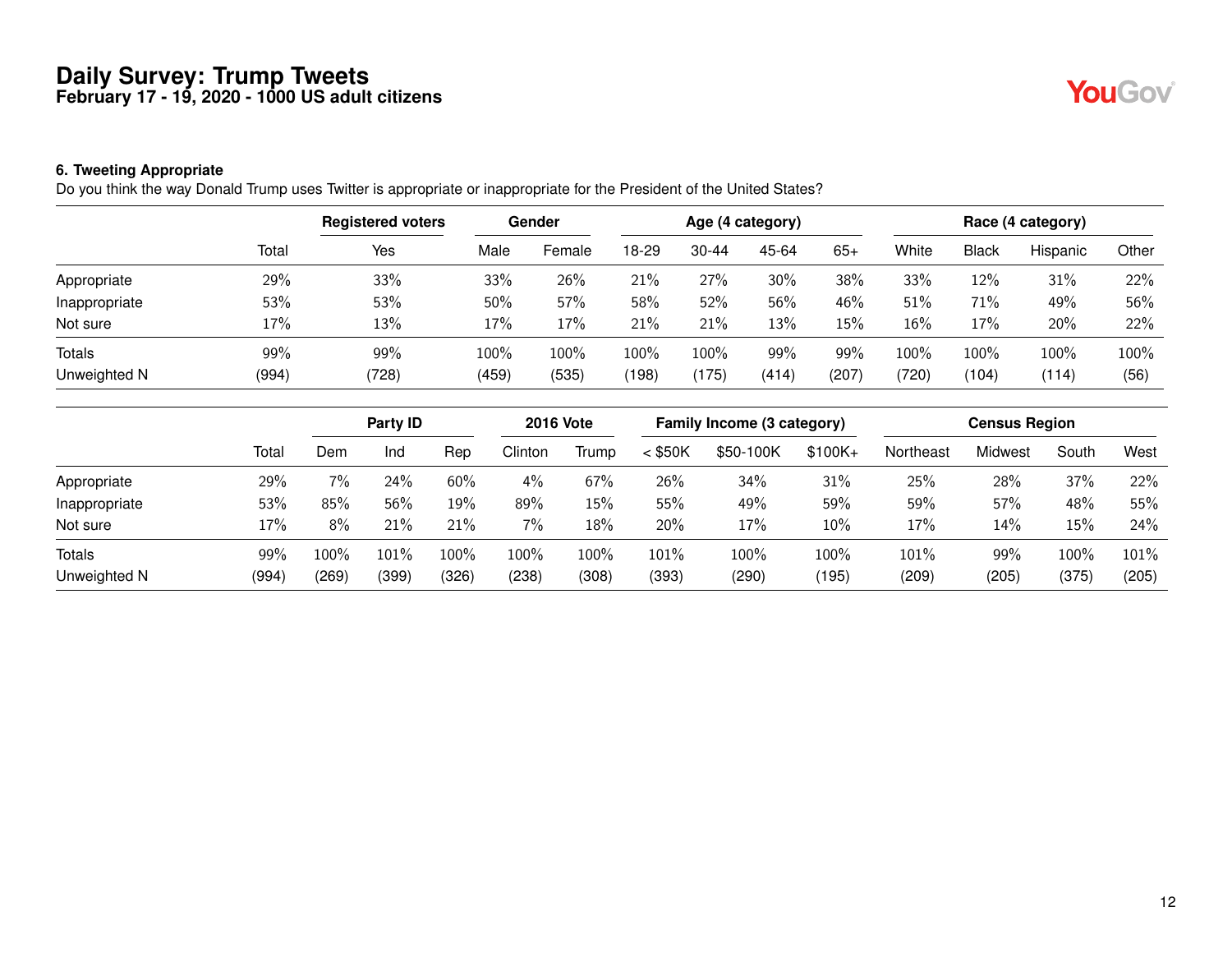#### **7. Should Trump Tweet**

Should Donald Trump be posting messages on Twitter?

|               |       | <b>Registered voters</b> |       | Gender |       |           | Age (4 category) |       |       |              | Race (4 category) |       |
|---------------|-------|--------------------------|-------|--------|-------|-----------|------------------|-------|-------|--------------|-------------------|-------|
|               | Total | Yes                      | Male  | Female | 18-29 | $30 - 44$ | 45-64            | $65+$ | White | <b>Black</b> | Hispanic          | Other |
| Yes           | 36%   | 42%                      | 39%   | 34%    | 32%   | 35%       | 35%              | 44%   | 38%   | 22%          | 39%               | 37%   |
| No            | 48%   | 47%                      | 45%   | 50%    | 45%   | 49%       | 52%              | 43%   | 46%   | 65%          | 44%               | 41%   |
| Not sure      | 16%   | 12%                      | 16%   | 16%    | 23%   | $16\%$    | 13%              | 12%   | 16%   | 13%          | 17%               | 22%   |
| <b>Totals</b> | 100%  | 101%                     | 100%  | 100%   | 100%  | 100%      | 100%             | 99%   | 100%  | 100%         | 100%              | 100%  |
| Unweighted N  | (996) | (730)                    | (461) | (535)  | (201  | (174)     | (414)            | (207) | (720) | (104)        | (116)             | (56)  |

|               |       | Party ID |       |         | <b>2016 Vote</b> |       | Family Income (3 category) |           |           | <b>Census Region</b> |         |       |       |
|---------------|-------|----------|-------|---------|------------------|-------|----------------------------|-----------|-----------|----------------------|---------|-------|-------|
|               | Total | Dem      | Ind   | Rep     | Clinton          | Trump | $<$ \$50K                  | \$50-100K | $$100K +$ | Northeast            | Midwest | South | West  |
| Yes           | 36%   | 16%      | 30%   | 65%     | 14%              | 74%   | 31%                        | 42%       | 40%       | 33%                  | 35%     | 44%   | 28%   |
| No            | 48%   | 75%      | 49%   | 18%     | 80%              | 12%   | 52%                        | 42%       | 50%       | 52%                  | 50%     | 43%   | 50%   |
| Not sure      | 16%   | 9%       | 20%   | 17%     | 7%               | 14%   | 17%                        | 16%       | 10%       | 15%                  | 15%     | 14%   | 22%   |
| <b>Totals</b> | 100%  | 100%     | 99%   | $100\%$ | $101\%$          | 100%  | 100%                       | 100%      | 100%      | 100%                 | 100%    | 101%  | 100%  |
| Unweighted N  | (996) | (271     | (399) | (326)   | (239)            | (308) | (392)                      | (291)     | (197)     | (210)                | (204)   | (375) | (207) |